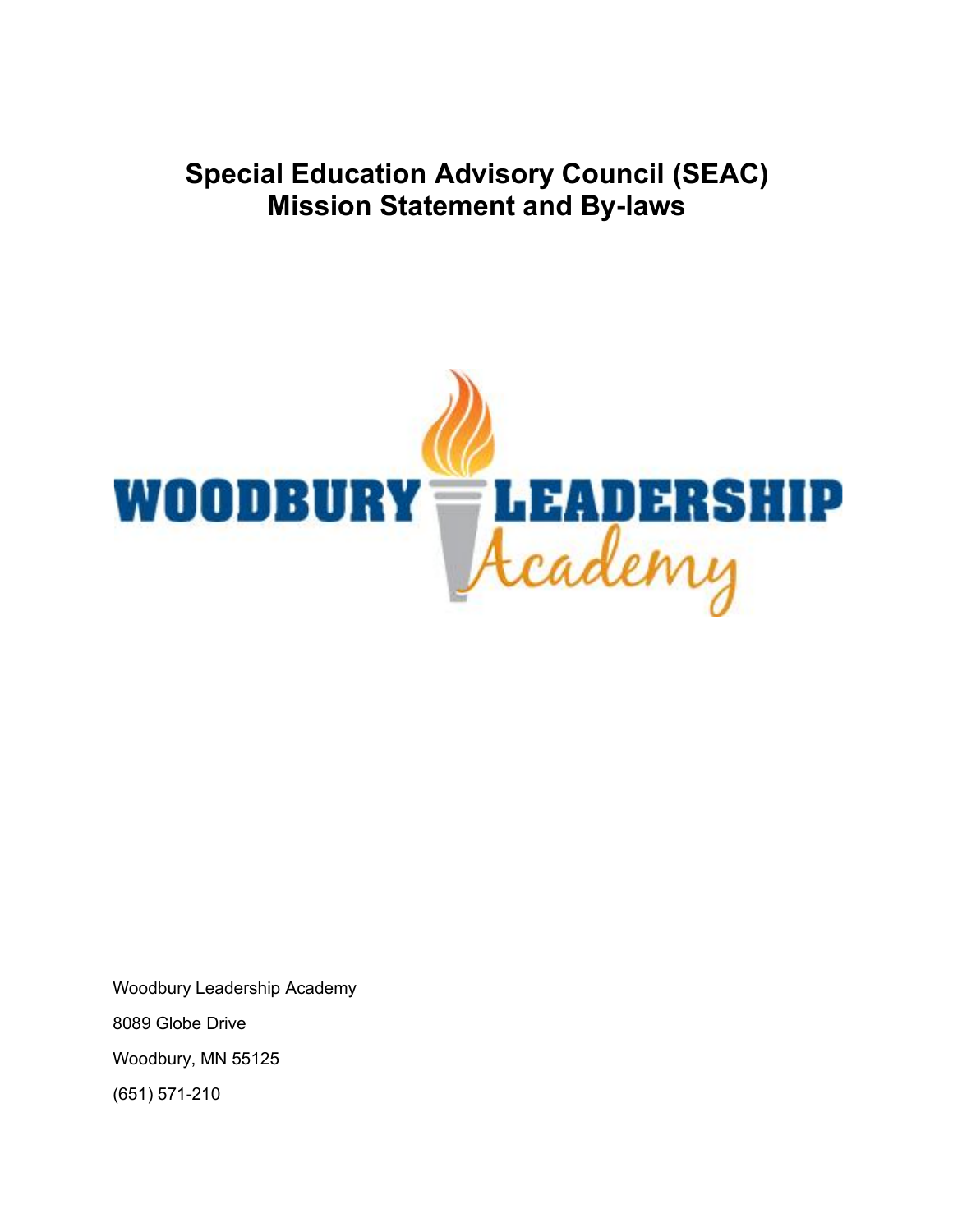## **Woodbury Leadership Academy**

# **SPECIAL EDUCATION ADVISORY COUNCIL (SEAC) BYLAWS**

#### **I. SEAC Mission:**

**To advocate for high quality educational programs for all learners and assure that the School Board and District Administration are informed of special education successes, issues, and concerns.**

**To increase the involvement and add the informed perspective of parents and families of children with disabilities in the making and implementation of District policies.**

**To fulfill the requirements of Minnesota Statute 125A.24. II.**

#### **125A.24 PARENT ADVISORY COUNCILS.**

**In order to increase the involvement of parents of children with disabilities in district policy making and decision making, school districts must have a special education advisory council that is incorporated into the district's special education system plan.**

**(1) This advisory council may be established either for individual districts or in cooperation with other districts who are members of the same special education cooperative.**

**(2) A district may set up this council as a subgroup of an existing board, council, or committee.**

**(3) At least half of the designated council members must be parents of students with a disability. When a nonpublic school is located in the district, the council must include at least one member who is a parent of a nonpublic school student with a disability, or an employee of a nonpublic school if no parent of a nonpublic school student with a disability is available to serve. Each local council must meet no less**

**than once each year. The number of members, frequency of meetings, and operational procedures are to be locally determined.**

### **II. Operational Procedures:**

**The SEAC shall be advisory in nature to the Director of Special Education regarding recommendations for current or proposed special education policy, programs, or services at the district level. The Director of Special Services will have final authority on how to proceed with recommendations.**